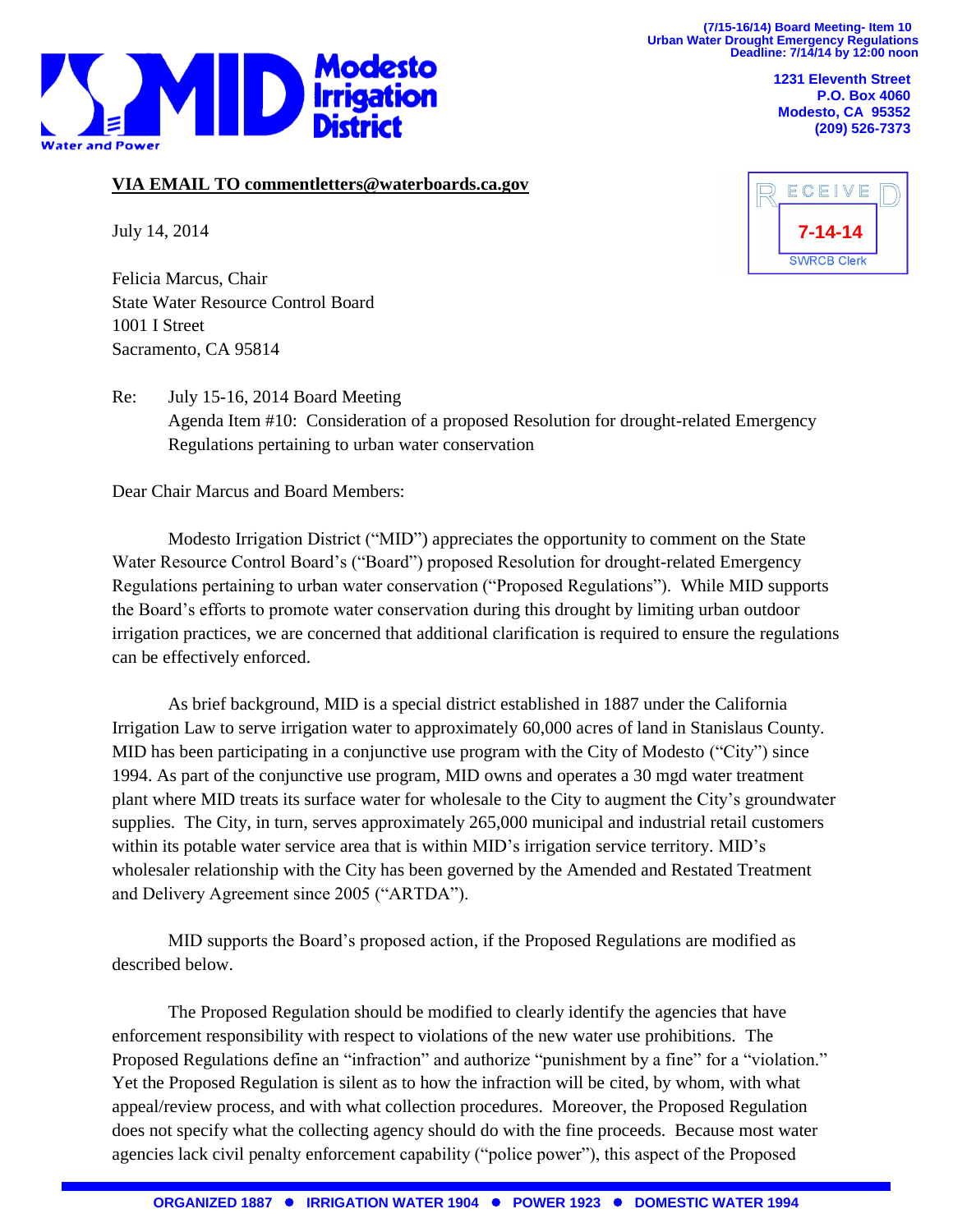July 14, 2014 Page 2

 $\overline{a}$ 

Regulation clearly requires more practical consideration by the Board. MID recommends the most practical course of action, which also seems to be implied by the Proposed Regulation – that retail agencies will enforce the Proposed Regulation against the retail customers.

In that same vein, the Proposed Regulations cannot apply to parties when it is impossible or redundant for a party to comply with them. MID is included in the definition of "urban water supplier" (WC§ 10617) based on its supplying treated water to the City's water enterprise. However, the provisions of Section X.2 should not apply to water wholesalers because, as in MID's case, water wholesalers do not have the authority (legal or contractual) to effectuate the Proposed Regulations.

As stated above, MID's relationship with the City is strictly governed by the ARTDA, which does not provide MID with any authority to direct the City or the City's retail customers as contemplated by the Proposed Regulations. Also, a retail service territory is established through, and governed by, a complex web of statutes, regulations, case law and contracts that resist encroachment or interference with the retail agency's relationship with its customers. In light of these existing considerations and an inability to modify them in a manner timely enough to effectuate the Proposed Regulations, the Board should remove water wholesalers from the obligations of Section X.2.

Removing water wholesalers from the obligations of Section X.2 does not diminish or defeat the Board's purpose in enacting the Proposed Regulations.

In fact, MID and the City have developed a Joint Urban Water Management Plan ("JUWMP"), including Appendix K: Water Shortage Contingency. The JUWMP is available at [http://www.mid.org/water/uwmp/Appendices/AppendixK-WaterShortageContingency.pdf.](http://www.mid.org/water/uwmp/Appendices/AppendixK-WaterShortageContingency.pdf) Under the JUWMP, the City has strictly limited outdoor watering, prohibited car washing except with a shut-off nozzle, restricted hardscape water use, and adopted other water conservation measures generally in line with the Proposed Regulation. The City adopted its Drought Contingency Plan via section 11-1.14 of the Modesto Municipal Code, which states that "these (drought contingency) provisions shall apply to all persons using water in the City." Pursuant to the Board's Proposed Regulation, the City is the natural entity to carry out the "Mandatory Actions by Water Suppliers" and, in fact, has been and is doing so. It would be redundant for the Board to require water wholesalers to create the necessary legal relationships and internal policies and procedures to accomplish what the retail agencies are already accomplishing.

It should be noted, however, that MID has already imposed severe restrictions on irrigation water use within its service area in light of the limited water resources available on account of the drought conditions.<sup>1</sup> However, such irrigation restrictions are aside from the urban outdoor water use restrictions contemplated by the Proposed Regulation.

<sup>&</sup>lt;sup>1</sup> V. Kincaid (SJTA) email to C. Trgovcich (SWRCB) dated March 3, 2014; and V. Kincaid (SJTA) email and memo to C. Trgovcich (SWRCB) dated April 29, 2014.